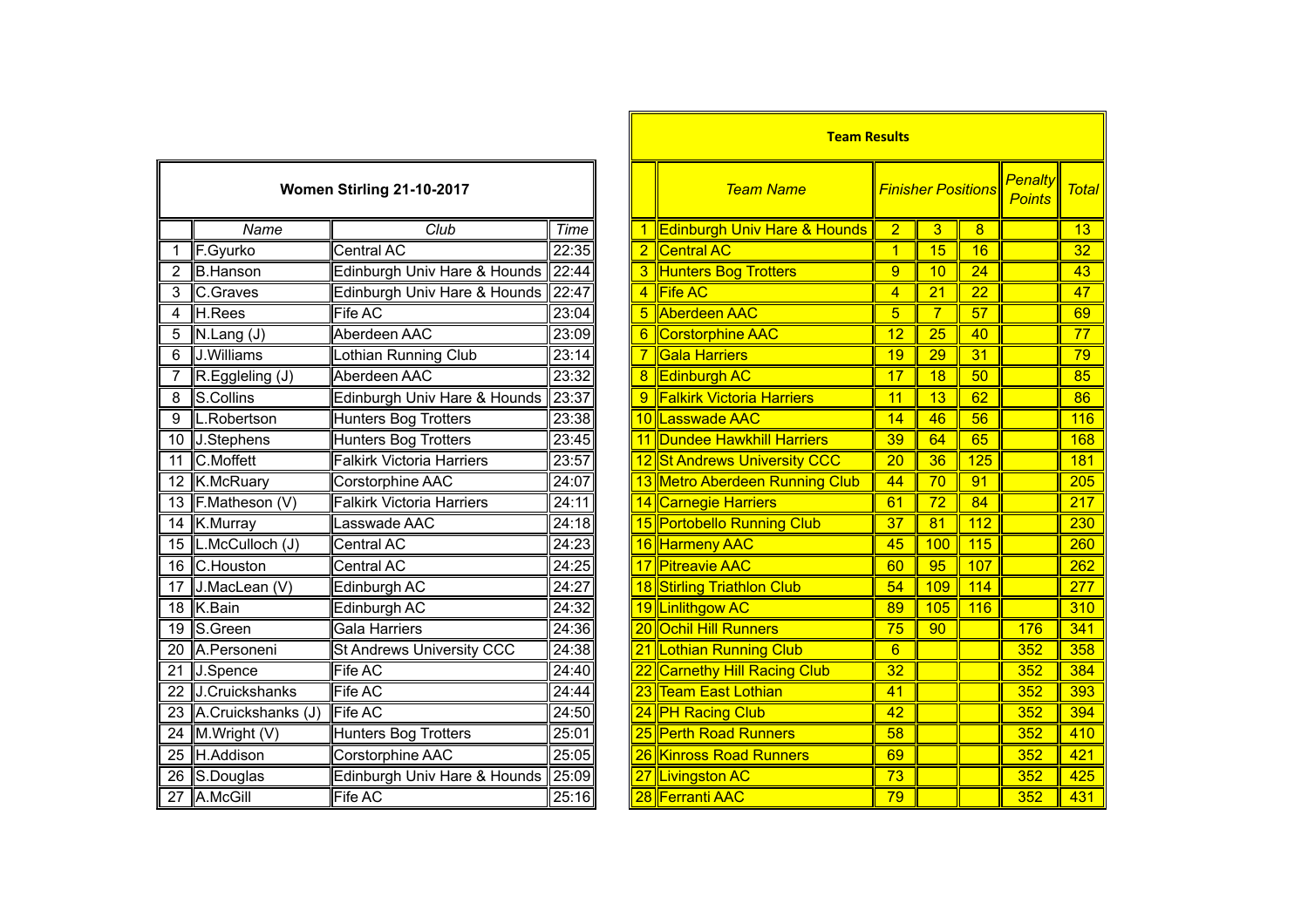| 28             | M.Stone          | Fife AC                          | 25:16  |   | 29 Teviotdale Harriers          | 88             |                  |                 | 352             |
|----------------|------------------|----------------------------------|--------|---|---------------------------------|----------------|------------------|-----------------|-----------------|
| 29             | K.Rourke         | <b>Gala Harriers</b>             | 25:24  |   | <b>30 Wee County Harriers</b>   | 126            |                  |                 | 352             |
| 30             | R.Kirk (J)       | Edinburgh Univ Hare & Hounds     | 25:41  |   |                                 |                |                  |                 |                 |
| 31             | K.Jenkins (V)    | Gala Harriers                    | 25:41  |   | <b>Masters Teams</b>            |                |                  |                 |                 |
| 32             | H.Bonsor         | Carnethy Hill Racing Club        | 25:41  |   | <b>Team Name</b>                |                | <b>Positions</b> |                 | <b>Total</b>    |
| 33             | K.Jones          | Fife AC                          | 25:45  |   | Gala Harriers                   | 4              | 5                | $6\overline{6}$ | 15              |
| 34             | J.Forbes (V)     | Gala Harriers                    | 25:47  |   | 2 Falkirk Victoria Harriers     | $\overline{1}$ | 14               | 19              | 34              |
| 35             | F.Dalgleish (V)  | Gala Harriers                    | 25:50  | 3 | <b>Edinburgh AC</b>             | $\overline{2}$ | $\overline{11}$  | 34              | 47              |
|                | 36 G.Park        | <b>St Andrews University CCC</b> | 25:51  | 4 | <b>Dundee Hawkhill Harriers</b> | $\overline{7}$ | $\overline{22}$  | 23              | 52              |
| 37             | G.McKenzie       | Portobello Running Club          | 26:22  | 5 | <b>Fife AC</b>                  | 16             | 17               | 20              | 53              |
| 38             | K.Bamford        | Edinburgh Univ Hare & Hounds     | 726:32 | 6 | Carnegie Harriers               | 24             | 31               | <u>32</u>       | 87 <sub>°</sub> |
| 39             | D.Placentino (V) | <b>Dundee Hawkhill Harriers</b>  | 26:34  |   | <b>Harmeny AAC</b>              | 10             | 33               | 45              | 88              |
| 40             | N.Ross           | Corstorphine AAC                 | 26:34  |   | 8 Linlithgow AC                 | 26             | 37               | 43              | 106             |
| 41             | R.Anderson       | Team East Lothian                | 26:37  |   |                                 |                |                  |                 |                 |
| 42             | A.Whyte (V)      | PH Racing Club                   | 26:39  |   |                                 |                |                  |                 |                 |
| 43             | C.Ward (V)       | <b>Hunters Bog Trotters</b>      | 26:42  |   |                                 |                |                  |                 |                 |
| 44             | P.Hampton        | Metro Aberdeen Running Club      | 26:43  |   |                                 |                |                  |                 |                 |
| 45             | K.McBirnie (V)   | Harmeny AAC                      | 26:47  |   |                                 |                |                  |                 |                 |
| 46             | $A.$ Innes (J)   | Lasswade AAC                     | 26:52  |   |                                 |                |                  |                 |                 |
| 47             | A.McKimmie       | Fife AC                          | 26:54  |   |                                 |                |                  |                 |                 |
|                | 48 M.Kelly       | <b>Hunters Bog Trotters</b>      | 26:59  |   |                                 |                |                  |                 |                 |
| 1 <sub>V</sub> | H.Morrison (J)   | Edinburgh Univ Hare & Hounds     | 26:59  |   |                                 |                |                  |                 |                 |
| 50             | K.Dobbie (V)     | Edinburgh AC                     | 27:02  |   |                                 |                |                  |                 |                 |
| 51             | E.Hanson (J)     | Central AC                       | 27:35  |   |                                 |                |                  |                 |                 |
| 52             | D.Watters        | Edinburgh AC                     | 27:39  |   |                                 |                |                  |                 |                 |
| 53             | J.McKean         | Gala Harriers                    | 27:40  |   |                                 |                |                  |                 |                 |
| 54             | R.Burch          | <b>Stirling Triathlon Club</b>   | 27:45  |   |                                 |                |                  |                 |                 |
| 55             | M.Boland         | Edinburgh AC                     | 27:46  |   |                                 |                |                  |                 |                 |
| 56             | C.Dickson        | Lasswade AAC                     | 27:48  |   |                                 |                |                  |                 |                 |
| 57             | A.Howie (V)      | Aberdeen AAC                     | 27:48  |   |                                 |                |                  |                 |                 |
| 58             | S.Crow           | Perth Road Runners               | 27:52  |   |                                 |                |                  |                 |                 |
|                | 59 R.Fagan (V)   | Gala Harriers                    | 27:54  |   |                                 |                |                  |                 |                 |
|                | 60 C.Bowman (J)  | <b>Pitreavie AAC</b>             | 28:00  |   |                                 |                |                  |                 |                 |

| 28 | <b>IM.Stone</b>                          | <b>IFife AC</b>                                   | 25:16 | riare<br>. .<br>dale<br>īdi<br>er         | 88  |  | ---<br>JUZ | $\overline{ }$<br><b>440</b>  |
|----|------------------------------------------|---------------------------------------------------|-------|-------------------------------------------|-----|--|------------|-------------------------------|
| 29 | $\overline{\phantom{0}}$<br>ΙK<br>Rourke | $\mathsf{L}$<br>Harriers<br>$-$ nin $-$<br>liodid | 25:24 | Harriers<br>wve<br><b>⊸our*</b><br>$\sim$ | 126 |  | ---<br>JUZ | $\overline{\phantom{a}}$<br>. |

| <b>Masters Teams</b> |                                  |                  |       |    |     |  |  |
|----------------------|----------------------------------|------------------|-------|----|-----|--|--|
|                      | <b>Team Name</b>                 | <b>Positions</b> | Total |    |     |  |  |
|                      | <b>Gala Harriers</b>             |                  | 5     | 6  | 15  |  |  |
| $\overline{2}$       | <b>Falkirk Victoria Harriers</b> |                  | 14    | 19 | 34  |  |  |
| 3                    | <b>Edinburgh AC</b>              | $\overline{2}$   | 11    | 34 | 47  |  |  |
| 4                    | Dundee Hawkhill Harriers         | 7                | 22    | 23 | 52  |  |  |
| 5                    | <b>Fife AC</b>                   | 16               | 17    | 20 | 53  |  |  |
| 6                    | <b>Carnegie Harriers</b>         | 24               | 31    | 32 | 87  |  |  |
|                      | <b>Harmeny AAC</b>               | 10               | 33    | 45 | 88  |  |  |
| 8                    | <b>Linlithgow AC</b>             | 26               | 37    | 43 | 106 |  |  |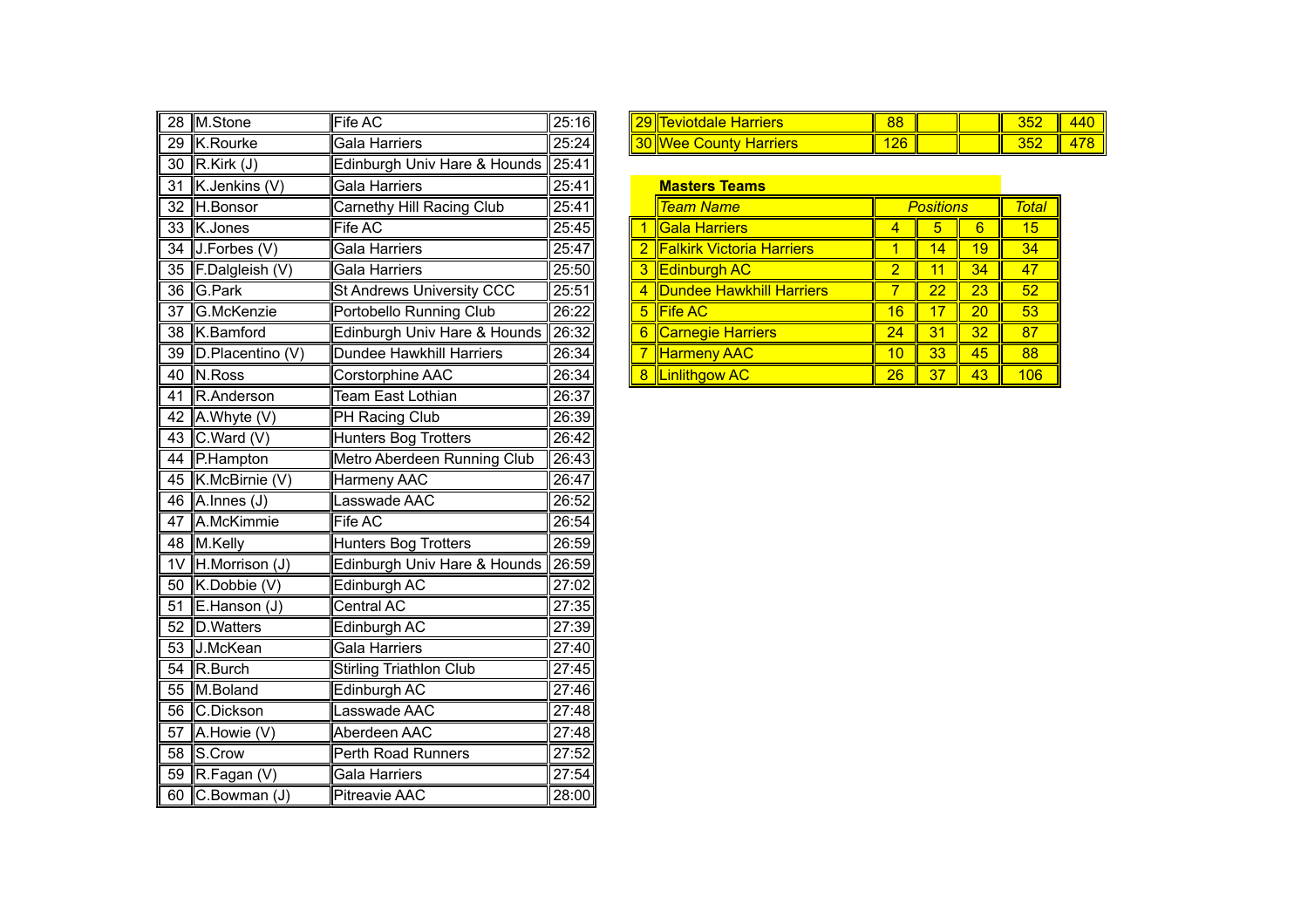| 61              | C.Briggs           | Carnegie Harriers                | 28:03 |
|-----------------|--------------------|----------------------------------|-------|
| 62              | <b>F.McFarlane</b> | <b>Falkirk Victoria Harriers</b> | 28:07 |
| 63              | L.Lucey (V)        | <b>Falkirk Victoria Harriers</b> | 28:19 |
| 64              | K.Reynolds         | Dundee Hawkhill Harriers         | 28:22 |
| 65              | E.Reynolds (J)     | <b>Dundee Hawkhill Harriers</b>  | 28:29 |
| 66              | A.Hendry           | <b>Central AC</b>                | 28:36 |
| 67              | M.Smith            | Corstorphine AAC                 | 28:36 |
| 68              | C.Irvine           | Edinburgh Univ Hare & Hounds     | 28:42 |
| 69              | J.Dobson (V)       | <b>Kinross Road Runners</b>      | 28:53 |
| $\overline{70}$ | S.Knox             | Metro Aberdeen Running Club      | 28:58 |
| 71              | I.Bracegirdle (V)  | Fife AC                          | 29:10 |
| 72              | R.Morrocco         | Carnegie Harriers                | 29:19 |
| $\overline{73}$ | N.Kinghorn (J)     | Livingston AC                    | 29:22 |
| $\overline{74}$ | M.Martin (V)       | Fife AC                          | 29:30 |
| 75              | K.Kealy (V)        | Ochil Hill Runners               | 29:36 |
| 76              | N.Flynn (V)        | <b>Falkirk Victoria Harriers</b> | 29:39 |
| 77              | M.Torres (V)       | Fife AC                          | 29:41 |
| 78              | K.McStay           | <b>Central AC</b>                | 29:43 |
| 79              | J.Loecherbach      | <b>Ferranti AAC</b>              | 29:45 |
| 80              | A.Hollande (J)     | Edinburgh Univ Hare & Hounds     | 29:47 |
| $\overline{81}$ | M.Flanagan (V)     | <b>Portobello Running Club</b>   | 29:51 |
| $\overline{82}$ | F.Gibson (V)       | <b>Dundee Hawkhill Harriers</b>  | 29:51 |
| 83              | C.Matthews (V)     | <b>Dundee Hawkhill Harriers</b>  | 29:55 |
| 84              | K.Baird (V)        | Carnegie Harriers                | 29:59 |
| 85              | I.Remers (J)       | <b>Dundee Hawkhill Harriers</b>  | 30:00 |
| 86              | J.Grigor           | Corstorphine AAC                 | 30:00 |
| 87              | S.king (J)         | <b>Dundee Hawkhill Harriers</b>  | 30:04 |
| $\overline{88}$ | H.Jaffrey (V)      | <b>Teviotdale Harriers</b>       | 30:06 |
| 89              | F.Wood(V)          | Linlithgow AC                    | 30:08 |
| 90              | F.Kelsall (V)      | Ochil Hill Runners               | 30:15 |
| 91              | V.Inglis           | Metro Aberdeen Running Club      | 30:21 |
| $9\overline{2}$ | C.Reynolds (V)     | <b>Dundee Hawkhill Harriers</b>  | 30:23 |
| $\overline{93}$ | N.Lawson(V)        | Dundee Hawkhill Harriers         | 30:46 |